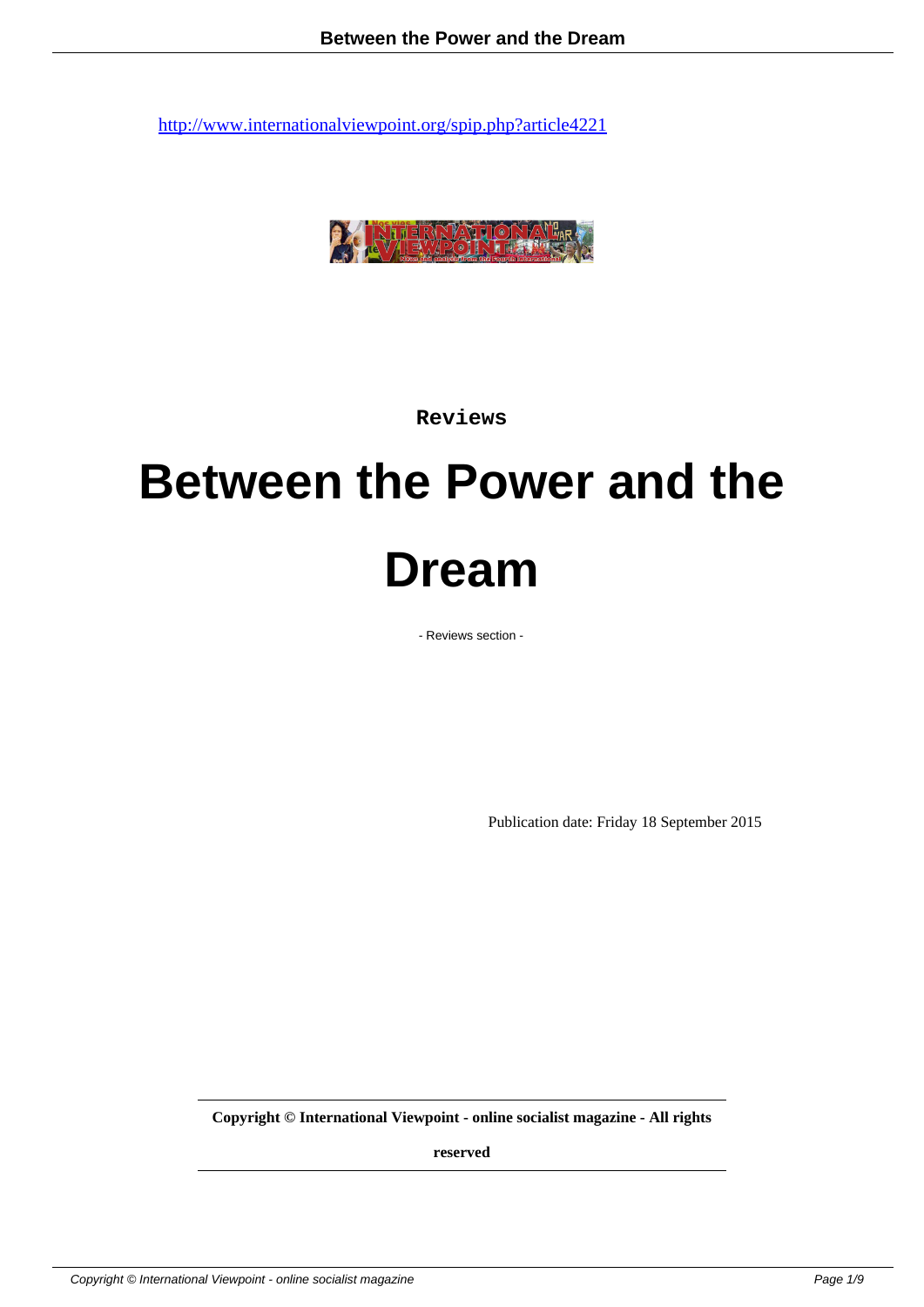**Paul Le Blanc has achieved the implausible he has written a concise and compelling book about a sprawling, gargantuan subject. Leon Trotsky (born Lev Davidovich Bronstein, 1879-1940) was a titan of 20th century politics, a revolutionary Marxist genius who theorized a strategy for the Russian Revolution of 1917 and functioned as its on-the-ground organizer in the capital city of Petrograd (now St. Petersburg).**

The son of wealthy Jewish farmers in the Ukraine, Trotsky was also a magnificent military tactician and brilliant orator who in 1918 founded the Red Army, and after 1923 stepped forward to become the epicenter of the Bolshevik opposition to Stalinism. On the heels of his 1927 expulsion from the Communist Party, he was forced into exile in Asia, Western Europe, and then Mexico.

Throughout the sinister era of the 1930s Trotsky served as a moral beacon in the face of Soviet despotism, barbaric fascism, and brutal colonialism. Commonly referred to by admirers as "The Old Man" even in his fifties he launched a new revolutionary movement (the Fourth International) in 1938, two years before he was murdered on orders from Stalin.

 Most advantageous for young people today, Trotsky was a world-class writer of fecundity and sophistication. The sweep and daring of his intellectual projects especially Literature and Revolution (1925), My Life (1930), The History of the Russian Revolution (1931-33), and The Revolution Betrayed (1936) vivify his subjects in a way that still shines through the thick mists of time. He crafts sentences with sublime originality that ring again and again; to read his devastating polemics at almost any point is like watching Godzilla pulverize Tokyo.

Yet in only 200 pages, Le Blanc's Trotsky tracks the contours of this colossal political and personal biography, a life that evokes a Homeric epic at the outset and a dark Euripidean tragedy at its close. Trotsky even looks the part of a romantic revolutionary in photographs, of which Le Blanc's volume provides a generous selection.

Trotskyologists are a peculiar species. The journey from "True Disciple of the Old Man" to outright political nutter sometimes on the Left, sometimes on the Right is far from unknown. There are also certain academic specialists and journalists who are professionally anti-radical, selectively focusing on the "scandalous" elements of Trotsky's record in the manner of a drunk using a lamppost; for support, not illumination.

Alternatively, there is a danger in composing books and essays from too deep inside a Trotskyist echo-chamber; the result can be Trotskyists writing for each other with fill-in-the-blanks predictability about correct programs, principled politics, betrayers, renegades, centrists and so on. The most appalling cases give the impression of Lear on the heath, ranting to an audience of one.

Le Blanc, however, is simpatico to Trotsky yet an even-handed guide through the thicket of elusive, shape-shifting enigmas that mold, limit and challenge the human experience. While I'm hesitant to say that Le Blanc delivers any earth-shaking new evaluations, he offers a fresh perspective and judicious sense of objectivity that opens the door to a renewed engagement with select ideas that will especially appeal to present-day activists.

# **A Perspective from Exile**

For Le Blanc, this means a focus on neither the revolutionary seizure of power nor the years of civil war, nor even the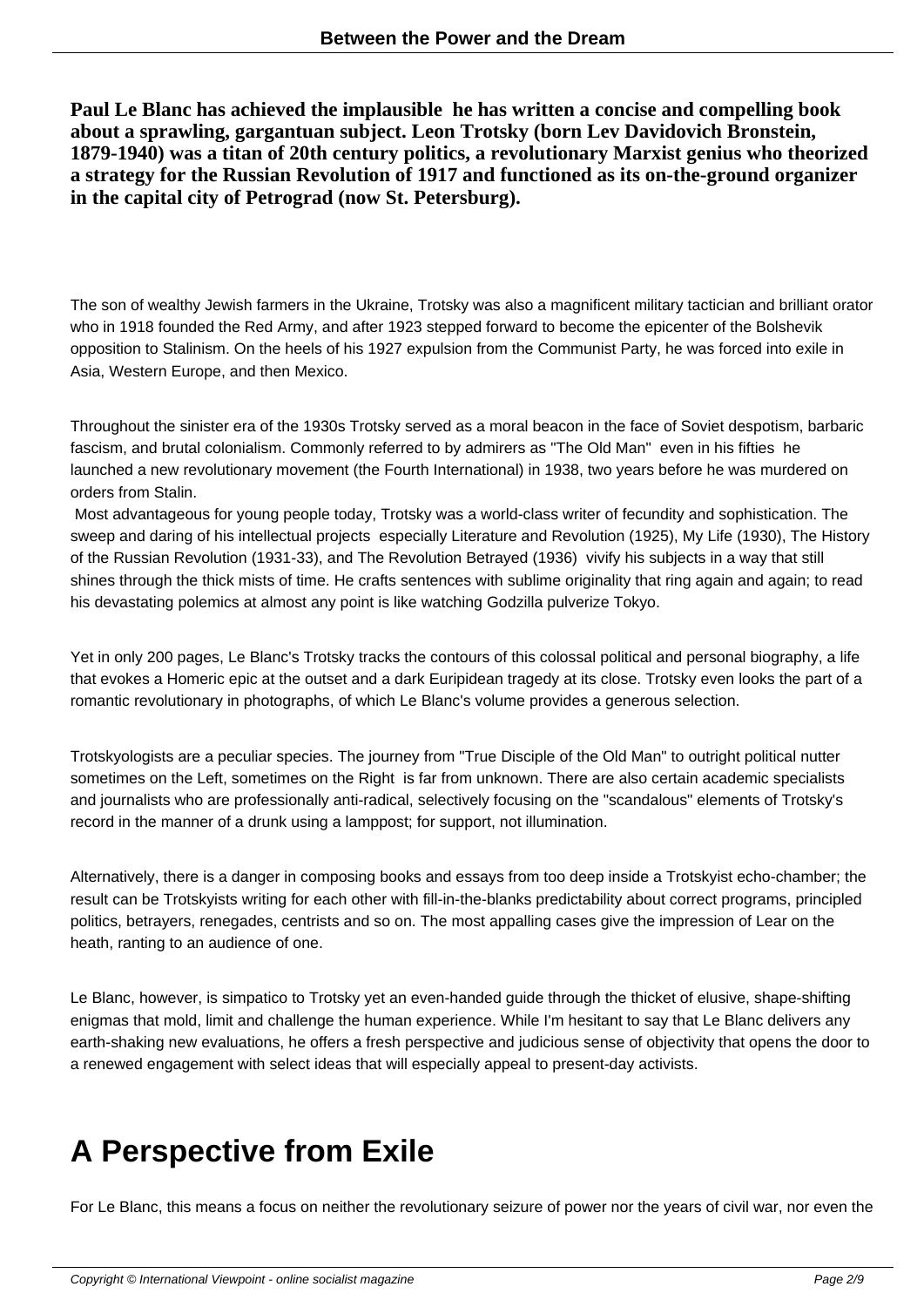first stages of Trotsky's battle to save Bolshevism from the official Bolsheviks. Instead, Le Blanc looks back on all this from the years of exile, 1929-1940:

"To understand the man, we must, of course, look at his entire life but in some ways the most decisive qualities of this revolutionary are to be found in the Trotsky who, in order to remain true to the ideals that animated his entire life, followed a trajectory that took him out of the center of power. This was the doomed but determined fighter who sought to defend and explain the relevance of the heroic best that was in the early Communist tradition." (12)

Sometimes it works to tell the familiar story but in a different way.

 The book commences with "Introducing a Life," a portrait of Trotsky that offers humanizing facts about his personality and intimate relationships. Le Blanc's refreshing "warts and all" approach contrasts with those fierce partisans of their biographical subjects who balk at the incorporation into the narrative of matters such as family tensions, extramarital love affairs and psychological illness, as if they were forays into character assassination. Le Blanc returns at later points in the book to elaborate the kinds of issues introduced here (Trotsky's sex life and battles with his older son, Lev Sedov [1906-38], comprise a section called "Personal Matters," 143-48), handily repudiating the "old school" tendency to split the public sphere of action from the private one of emotion and feeling. Quotations from a range of people who knew Trotsky reveal glimpses of an intimate Trotsky about whom Trotsky himself said little.

Paraphrasing Trotsky's first wife, Alex¬andra Sokolovskaya (1872-38, a victim of Stalin's murderous purges), Le Blanc seems to endorse her view that "Trotsky could be very tender and sympathetic...but was assertive and arrogant." (25) The picture we get is that, like many others supremely consecrated to revolutionary politics, he cared deeply for the people around him...except when he didn't.

The introductory section also contains snippets from hostile critics of Trotsky, especially in several pages with the disarming subtitle, "Was Trotsky a Liar?" (15-18) Such contentions are explained further in the first full-length chapter, "The Shock of Exile," under the sub-heading "Communist Authoritarianism." (32-43) Then, as Le Blanc marches through the central episodes in Trotsky's exile, he continually takes us back to earlier events as they are introduced in the various books and pamphlets that Trotsky writes and publishes at each stage.

Thus we are guided across mid-1920s intra-party debates (The New Course, 1923) leading up to his expulsion from the Communist Party in advance of learning about chronologically earlier topics such as his take on the October Revolution (The History of the Russian Revolution) and the related formulation of the law of uneven and combined development (The Permanent Revolution, 1929).

As Le Blanc moves deeper into the 1930s, we learn first of Trotsky's analysis of the rise of fascism (What Next?, 1932), but then return to his argument about the nature of the Soviet state (contained in The Revolution Betrayed). Increasingly, however, the narrative finds a harmony between the subjects of his writing and concurrent political events of the Great Depression years as he enters the period of the Moscow Purge Trials, Spanish Civil War, and events leading to World War II.

To readers who are revisiting this material, some of the exegesis offered in Le Blanc's summaries of Trotsky's writings may seem a bit too much like "Trotskyism Made Simple." This passage is characteristic: "There is an obvious and simple law of history that has profoundly important consequences. This is the law of uneven development: different areas and different countries are just that different." (78) And here is Le Blanc addressing the parallels between the Soviet and Nazi regimes:

"In retrospect one might be inclined to stress that both Stalin and Hitler, while perhaps not geniuses, were incredibly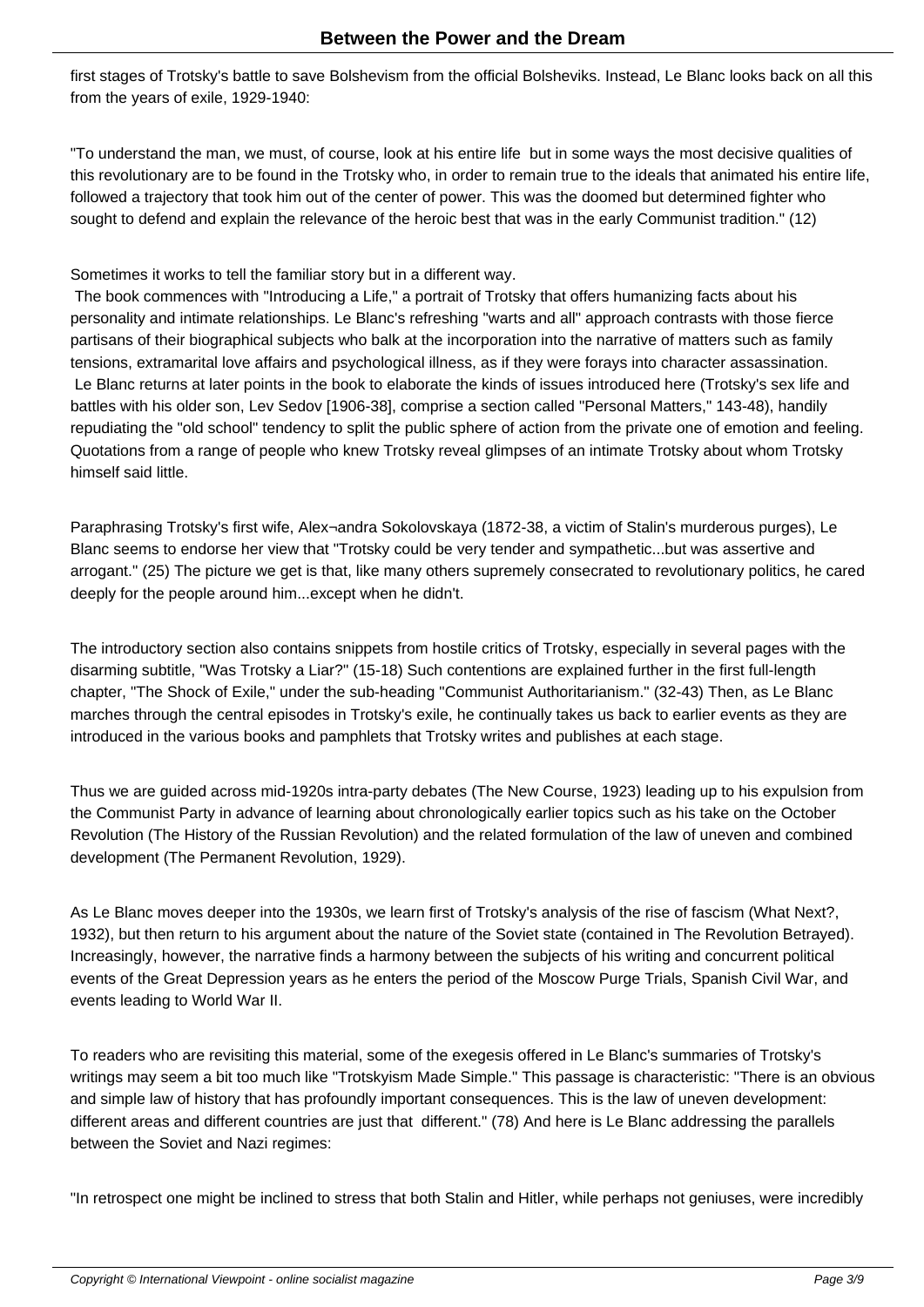capable, each in their own way (if not all ways), and that both exhibited qualities to which the label of 'evil' arguably applies." (86)

This talky style of writing hints that parts of the volume may have originated in educational classes for socialist groups. A fair-minded reader will understand and respect its unpretentious proportions and intentions; Le Blanc makes no suggestion that his Trotsky biography is intended to compete with the field's major league cleanup hitters (Ernest Mandel, Pierre Broué), or the biggest slugger in the lineup (Isaac Deutscher) [1]

### **Scholarship and Popularization**

A book of this limited size certainly runs the risk of plucking Trotsky's greatest hits without having to sit through the rest of the repertoire, but, despite my own preoccupation with matters not addressed (culture, Jewish identity), I find its emphases appropriate for an audience of activists.

 Le Blanc is a serious Marxist scholar as well as a popularizer of socialist ideas with an international reputation. He is among the few of my generation who has successfully managed a double life as academic and organizationally-committed militant (at present in the International Socialist Organization), and has negotiated the at-times tricky disparity between the two roles with unusual aplomb. Moreover, he has been thinking about the subject for decades while intervening in activist politics in his community in Pittsburgh, so the book expresses a unique hands-on sensibility.

What I admire is that he rarely offers political prescription; instead, he puts forward myriad insights that spring from his five decades of building a socialist presence in the U.S. On occasion, there are some unexpected swerves, as when he seems to repurpose scholar Lars Lih's approach to Leninism (Lenin Rediscovered, 2008) in arguing that Trotsky's conception of permanent revolution and his Transitional Program (1938) were aggressively unoriginal.

Moreover, while Le Blanc shows some signs of a reverential attitude toward Lenin himself, he also provides intriguing if brief looks across the political border by reporting on Trotsky's interactions with Simone Weil, Victor Serge and André Malraux, among others.

Yet issues such as Trotsky's personal quirks, or failures in underestimating Stalin's capacities, or his cockup of predictions for World War II and its aftermath, should take a back seat to another question: Whether or not Trotsky's own behavior in power aided or undercut his goal of achieving the socialist objective. This is what Isaac Deutscher described as a growing breach between "the power and the dream." (The Prophet Unarmed, 212)

### **Bolshevik Contradictions**

While Le Blanc is clearly aware of the centrality of this puzzle, I occasionally find his evaluations too oblique; he is not as picky as I am about the maddening contradictions of the Bolshevik legacy and the need to face up to its discomfiting aspects in an unblinking manner. At the same time, we share the goal of reclaiming a revolutionary tradition without reproducing the very forms of repression that made revolution necessary; the aim is not to condemn but to understand.

An illustration is when he asserts, "Trotsky came to be seen as one of the most ruthless leaders of the early Communist state, even off the battlefield." (35) But "came to be seen" as ruthless (i.e. without pity, cruel, merciless) by whom? It makes a difference whether the opinion is that of hostile opponents, disillusioned friends or scrupulous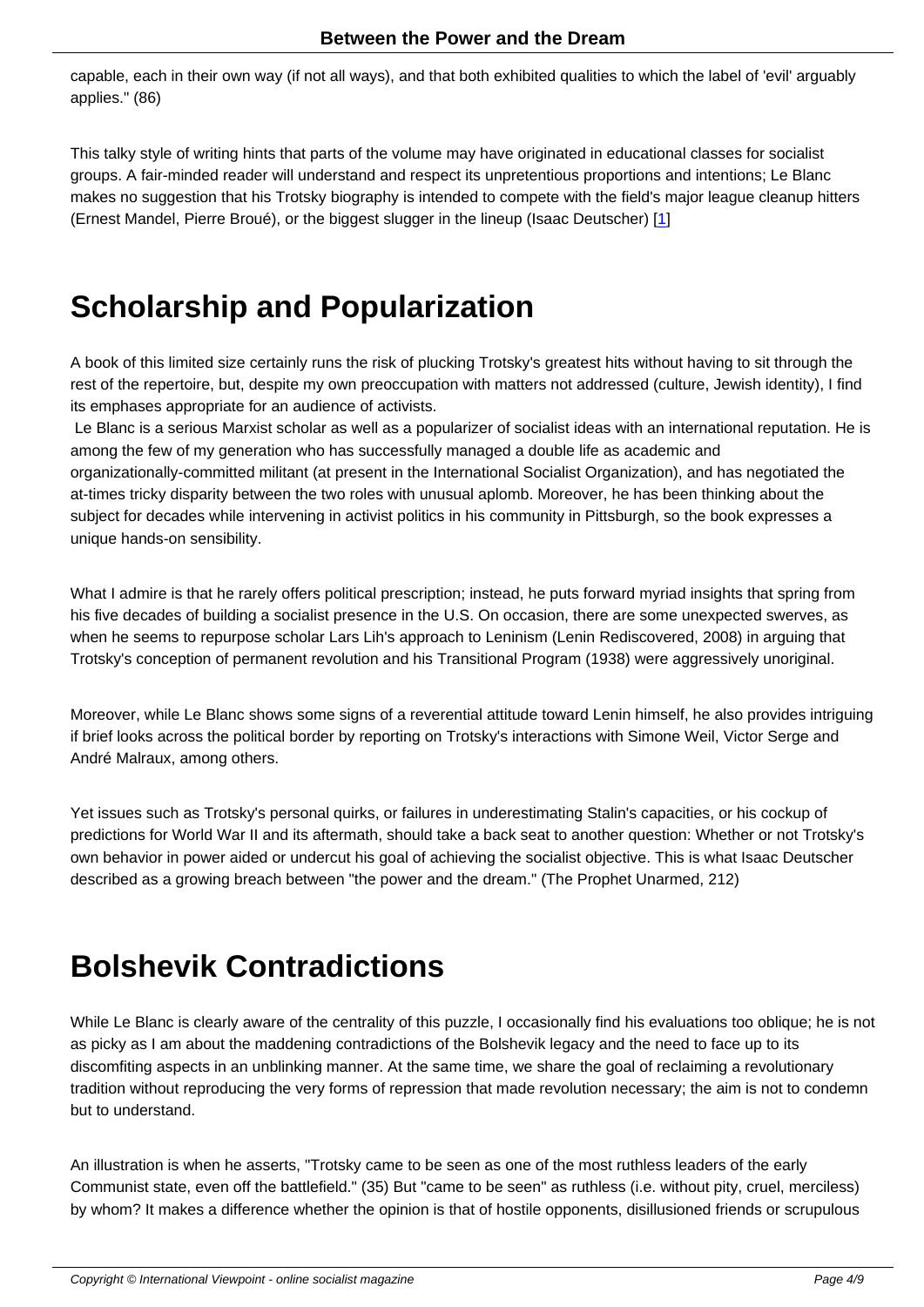historians (including the author of the sentence, who may or may not be neutral I can't tell).

There is also an extraordinary range of degrees and types of ruthlessness, a term that applies to Stalin but also to some colleagues in my English Department. The issue is that polyvalent words can obscure the enormity or degree of hideousness of what may have happened. A sequence of quotations does follow this "ruthless" passage (35-38), with more later on (42-43), but the sense of the interspersed commentary is hard to pin down. Le Blanc relies so much on ambiguous formulations "Some would say this is far too generous" (10), "A common

accusation has been" (15), "Some have been inclined to argue that" (81), "Some have characterized this as an effort" (81), "One might go further" (82), "to the point of excess, many have concluded" (167), "More than this, one might insist" (185) that one might blink and get the wrong idea about his appraisal.

Unquestionably Le Blanc feels, like Deutscher, that the Bolsheviks' behavior, driven by brutal conditions, contributed to the decline of the revolution and rise of Stalinism. Yet it takes effort, not always rewarded, to determine just where he finds the contributory flaws in Bolshevik thinking and belief that Marxists ought to disclaim. On the one hand, he may well share some ideas of Rosa Luxemburg and the Workers Opposition, but then he may also feel that the Bolsheviks had just cause in not being able to carry these out, while not particularly liking all the explanations offered or excessive measures of repression employed.

There is so often a moral muddiness to the means/ends equation that I lean toward a straightforward description of events, and clarity about what is being attributed to unacceptable actions by Bolshevik leaders and what is caused by "circumstances," where at all possible.

Among the handful of times where I am certain that Le Blanc is disapproving of Trotsky is when he lets us know that Lenin was likewise critical, as in regard to Trotsky's tendency to be excessively "administrative" (36), which led to his support for "the militarization of labor" in the 1921 debate on the role of trade unions. (39)

# **Neutrality and Responsibility**

There is a sense that Le Blanc may be offering the reader options to reach his or her own opinions, which is good; learning needs to be a critically reflective action. But a welcome degree of strategic neutrality in presentation need not stand in contradiction to a specialist taking responsibility for a particular interpretation in a non-prejudicial manner.

Le Blanc's one reference to the early years of the Cheka (the first Soviet state security organization, later called GPU) is to describe it as "infamous." (2)

The adjective means having a bad reputation (and like "ruthless," the expression connotes a range of construals) and I can't fathom whether Le Blanc concurs with the more outright condemnations; for instance, the oft-cited one of Victor Serge, holding that the Cheka's formation as an institution free of independent review was a disaster. [2] If so, then Trotsky should be described as mistaken in his acquiescence to its secret executions and tortures.

Other thorny judgments seem to be eluded by statements deploring brutality and repression without declarin[g](#nb2) plainly that the actual decisions bringing about such unpleasantness were wrong and unnecessary beyond simply placing the blame on conditions. The most curious example here is Le Blanc's elliptical reference to the Kronstadt rebellion in early 1921, when the Bolsheviks smashed the uprising of anarchist-influenced sailors at the Kronstadt naval fortress (near Petrograd): "In the name of defending the Revolution, a terrible violence was justified, which included the brutal repression of...angry sailors and workers who revolted at the Kronstadt naval base...." (39) [3]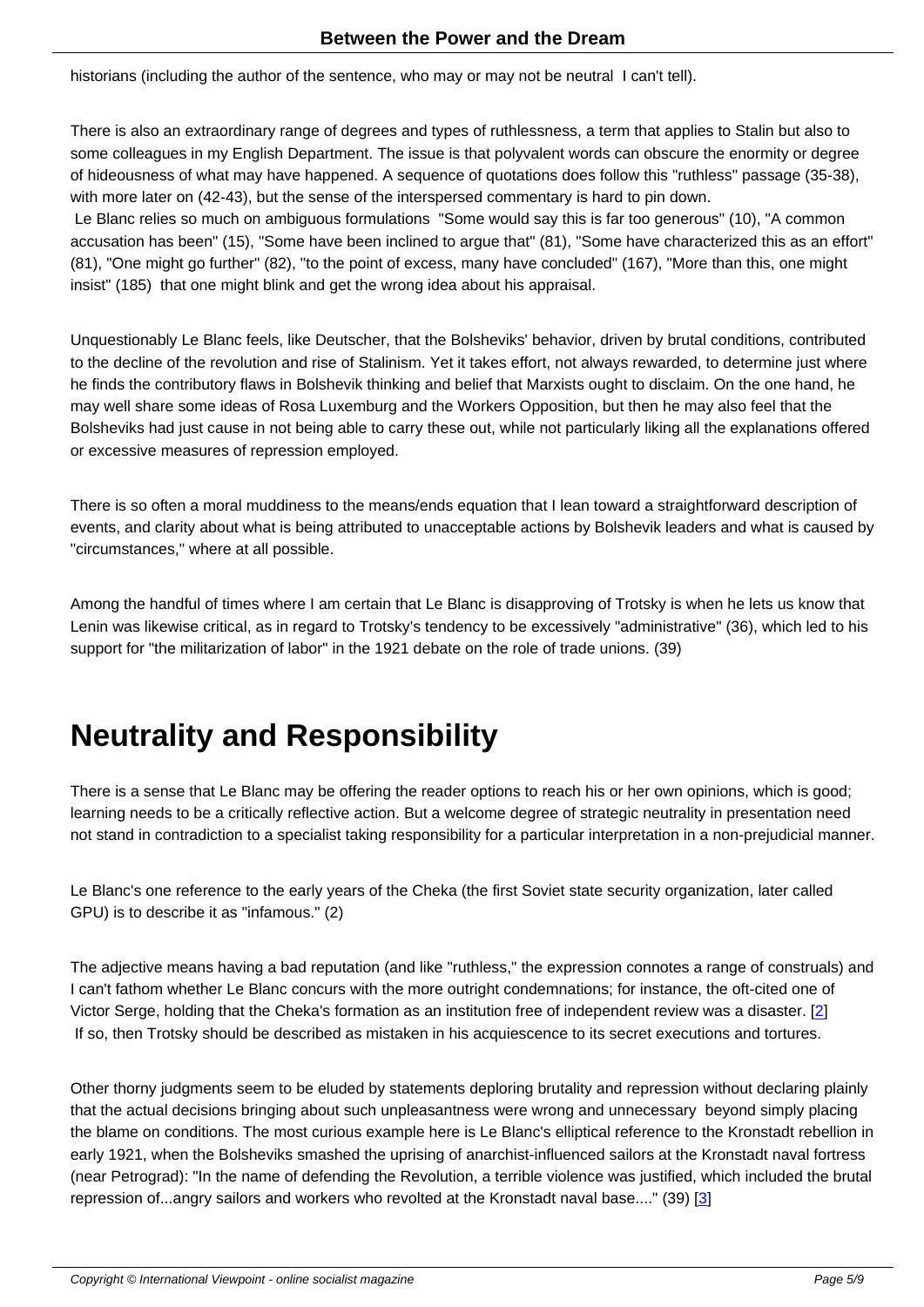Marxist students of the Kronstadt affair are not pacifists and understand that sometimes an act of violent repression is necessary to prevent far greater violence, yet too much is elided in this description and in reference to what followed. Were the Kronstadt sailors' demands defensible, or were they, as Trotsky claimed, inspired by counter-revolutionaries and imperialists?

What exactly was "the terrible violence" how much was necessary, in light of the state of the civil war at that point, and were all reasonable efforts at negotiation exhausted, especially in view of Trotsky's categorical demand for unconditional surrender and the refusal of the Bolsheviks to allow negotiations through anarchist sympathizers? What role did Trotsky actually play and how thoughtfully did he reflect on it in later years?

Le Blanc tells us nothing of this, although most historians insist that Trotsky personally unleashed the force of 50,000 Red Army troops (some 10,000 killed) that crushed the rebellion. Afterwards, the Kronstadt survivors were paraded through the streets of Petrograd, 2000 of them summarily executed (Trotsky denied participation but accepted responsibility), and others sent to a slower death in the White Sea concentration camp of Solovki.

Here is the rest of this summary provided by Joshua Rubenstein, cited by Le Blanc as a scholar whose account of Trotsky is "more generous" (10) than those of Dmitri Volkogonov and Robert Service: "He and Lenin had engaged in a deliberate distortion of the rebels' motives to justify harsh suppression, claims Trotsky repeated in the years that followed. Once in exile, Trotsky did his best to avoid discussing the episode. He even denied participating in the assault on the fortress or in the reprisals that followed, while his followers, anxious to clear his name of any cloud, denied his involvement after his death. Trotsky hardly mentioned it in his memoirs..." (Leon Trotsky: A Revolutionary's Life, 121).

Le Blanc surely knows far more about all this than I ever will, and perhaps could convincingly contest some of Rubenstein's details, as I might. Yet I have read Le Blanc's own paragraphs several times without being able to figure out if he is repudiating this "terrible violence" as sadly excessive even while privately thinking that the assault itself was a necessary one as if the two aspects might be separated.

What is awkward here is that defenders of the Bolshevik assault customarily characterize the events as a "tragic necessity" in which the Bolsheviks had absolutely no choice but to attack if the revolution were to be saved; this particular turn of phrase, routinely trotted out, is held by most orthodox Trotskyists but also shared with others, including partisans of Stalin's USSR. [4]

Some revolutionary Marxist thinkers, such as Michael Löwy and Ernest Mandel, have argued the matter quite differently. Löwy holds that the crushi[ng](#nb4) of the rebellion was not necessary. [5](5)Mandel, who believed that information on crucial aspects of the social forces involved at Kronstadt was insufficient for reaching conclusions, wrote without ambiguity that the strategic policies of 1921 were the result of egregiously false ideas held by the Bolshevik leadership about the political context. [6]

 Le Blanc, commendably humane, undogmatic, and certainly one who would [n](#nb5)ever sign on to all positions of the Bolsheviks, deplores excessive violence and repression wherever he finds it; when he writes that the attack was "justified" as a defense of the revolution, th[e t](#nb6)one to me suggests a genuine skepticism of the Bolshevik argument. [7]

Still, I can find no evidence in this book or in any of Le Blanc's other writings that his own views are like those of Löwy (outright disapproval of the assault), Mandel (uncertainty that is combined with comprehensive strategic opposition to Bolshevik policy in 1921), or even that of Victor Serge (who combined a "tragic necessity" view with an insistence that atrocities of the Bolsheviks should be acknowledged up front, including admission of lies told at the time and after). [8]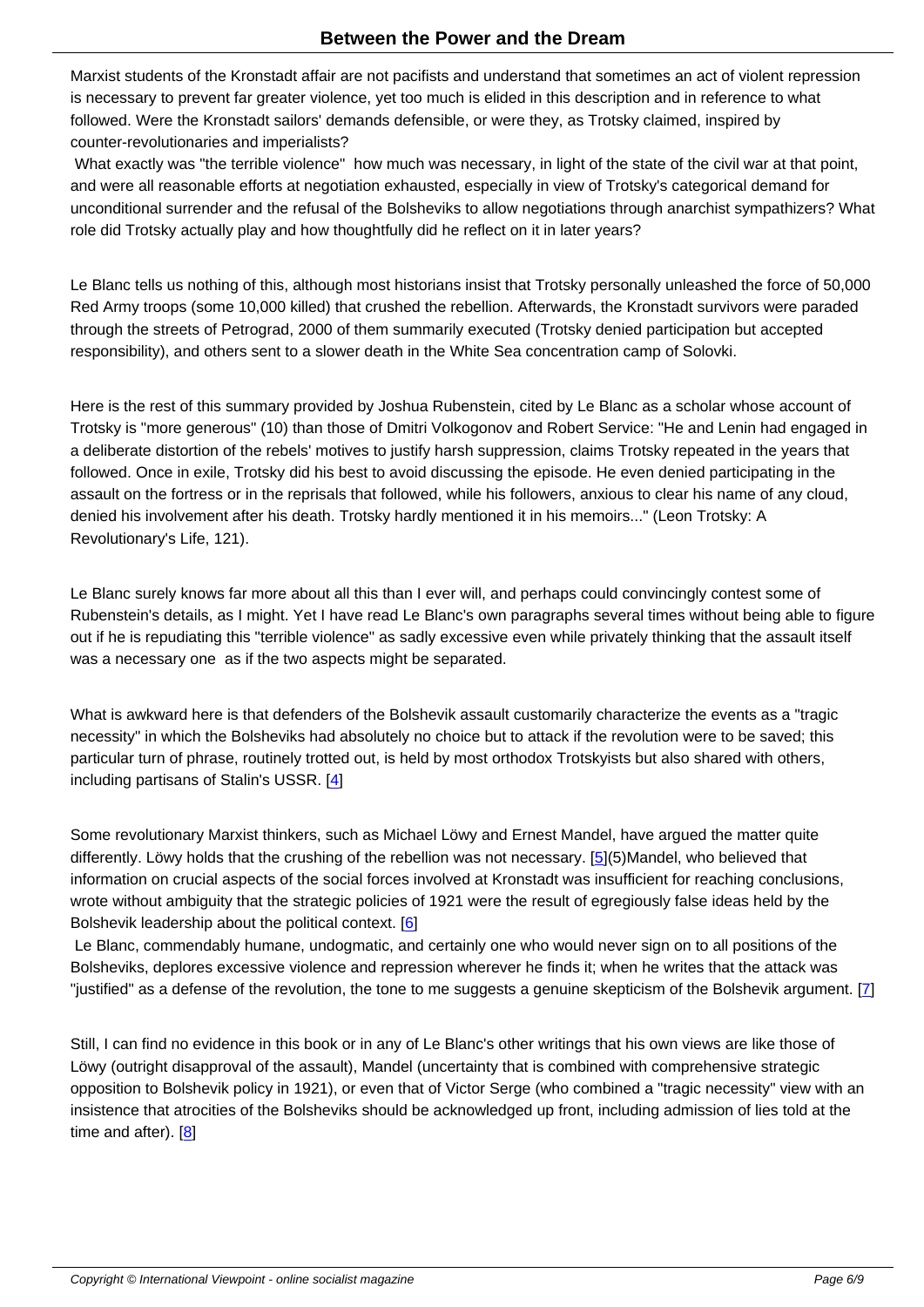#### **The Need to Face Dicey Situations**

It may seem churlish that I am so insistent that Le Blanc should more emphatically bang out his own opinions, since I have long envied his even-tempered approach to political debate. I endorse his refusal to emulate more blinkered Trotskyists who make a political litmus test out of Trotsky's controversial term for the post-revolutionary USSR ("degenerated workers state"), but there at times when this book could use an overt polemic. It's difficult to agree, disagree or otherwise evaluate when one can't follow, and readers will see what they want to see.

At the least, Le Blanc ought to give sharp rap on the knuckles to Slavoj Zizek, whom he quotes favorably on several occasions, for maintaining that Terrorism and Communism (1920) is "Trotsky's key book," and writing other glib foolishness (possibly mischievousness) in Slavoj Zizek Presents Trotsky (2007).

Without doubt, a short volume can't possibly fill in all the gaps, but on the 1918-22 period we minimally need some paragraphs of straight forward exposition that describe and assess what Trotsky did, and why, in relation to the Cheka, Kronstadt, and the execution of frightened Red Army soldiers and their officers, along with episodes not mentioned by Le Blanc but cited by scholars (not all of them reactionary). This includes the use of families as hostages, the forced exile of hundreds of leading intellectuals in 1922, and Trotsky's role as principal witness in the undemocratic trial and summary execution of Admiral Shchastny (a concern raised by Roy Medvedev in Let History Judge, 125).

In my own reading, the argument of Robert Service and others that Trotsky was out to establish a personal dictatorship doesn't jibe with the facts. On the other hand, to fault Trotsky for episodes of callousness and misdirected fanaticism is not a case of confecting allegations out of nothing. Many historical figures, especially those who commanded armies, have exhibited such traits yet are also great deal more.

The point is that controversies such as "Kronstadt" are ritualistically raised by those seeking to prove that Stalinism emerges directly from Leninism, if not Marxism itself. Revolutionary socialists today gain nothing if they refrain from confronting such dicey subjects with candor, build evasions into the grammar of their sentences, or rely in their own ritualistic fashion on a mantra of "tragic necessity."

We can't answer all the riddles, but if we don't gaze at the heart of the matter our inquiries will go nowhere. Just as Marxists have speculated that the use of the united front tactic in Germany before 1933 might have prevented the rise of Hitler and even World War II, so we should be encouraged to rethink the policies carried out in the 1920s in the USSR. [9]

### **Zealo[t](#nb9)ry and Revolution**

In this stirring and engrossing book, Le Blanc has chosen to examine Trotsky's writings in exile, precisely because they display his post facto evaluations of the past and his mature thinking on events in progress. One reads Trotsky's original writings from this time with awe at the sparks thrown off by his brilliance and ability to give us a visceral sense of the world in crisis.

My hope is that Le Blanc's beginning will inspire analytical commentary by others that might explore more pointedly the degree to which Trotsky was willing to admit mistakes and change course; to face facts that were at odds with his preconceptions. Perhaps it is the anarchist/existentialist gene with which I was born, but I believe that we need to do further thinking about zealotry; more specifically, the kind that permits the pitiless instrumentalization of thousands of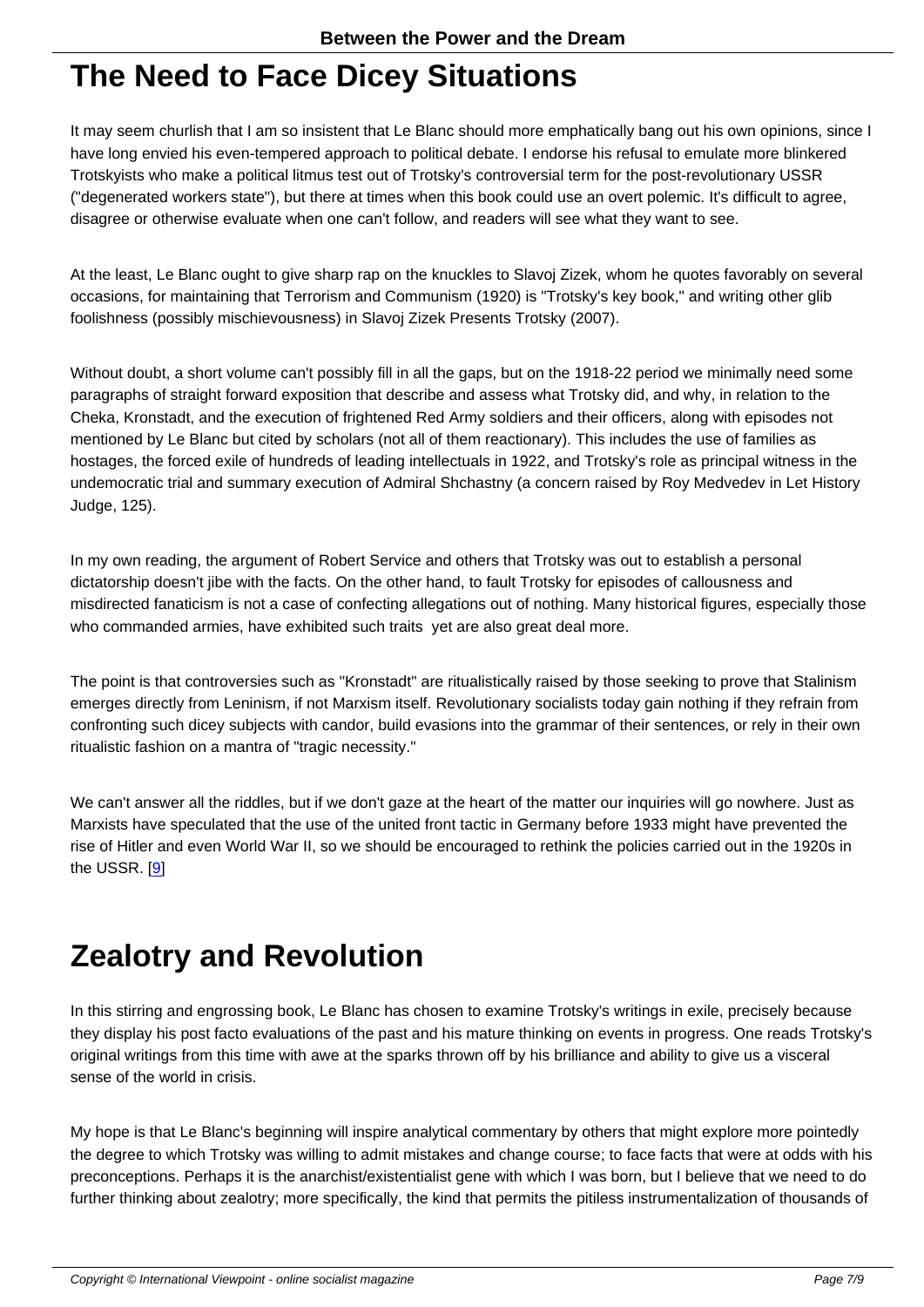living humans on behalf of an uncertain future, connected to an unshaken faith that the Soviet Union was on the road to a communist society.

That Trotsky's morality was subordinated to the interests of the class struggle raises ethical issues worth exploring, valid questions that no one should be ashamed to ask. The principle sounds convincing to me; moralities always claim to be universal but are expressed through their embodiment in social groups, especially oppressed and oppressors.

Yet there exist many crude applications, mostly formulated by epigones, where violence seems justified on mainly putative sociological grounds such as the degree of "proletarian" versus "peasant" element in a population (again, Kronstadt). More to the immediate point, Trotsky mistakenly saw the objective interests of the proletariat refracted through a belief in the defense of a particular state and party whose machinery and policies were increasingly contradicting and compromising those interests.

This faulty calculus arose because Trotsky succumbed to zealotry in the brutal conditions of 1918-22, as many of us would. Then, in exile, he could be blind to the traps that befall those with excessive certainty about beliefs, above all when he was confronted with history's infinitely complex web of causations.

For instance, in political debates he could rely on stark categorical distinctions rather than a continuum so that what might seem minor disagreements among comrades-in-arms over Spain, the Soviet economy and dialectical materialism morphed into titanic disputes that splintered rather than united.

 To be sure, Trotsky's steadfastness to admirable principles challenges us both morally and intellectually. Yet at the end of his life he was also capable of dispensing apodictic statements about his faction-ridden tiny vanguard, mimicked by lesser disciples, from which I will always run as if chased by devils. Even in his courageous and laudable exile years, this shortcoming was never really comprehended or acknowledged.

Forward movement in Marxist thought comes not only through applauding extraordinary feats but also by acknowledging fallibility and the limitations to knowledge, and recalibrating. If Trotsky declined to face the consequences of his actions that he did not fully predict or understand, why not say it outright?

I esteem Paul Le Blanc's rendition of the Old Man, and agree that Trotsky's legacy is essential to the politics of internationalism. Nonetheless, the revolutionary Marxist tradition required for the 21st century must learn to accommodate an authentic multiplicity of beliefs and practices, and to admire is not always to play follow the leader.

We will never know all the motivations for Trotsky's behavior, nor acquire sufficient evidence to discern the full range of alternatives available; and this will not be the first time a trailblazing virtuoso has left us with several mysteries.

[1] This is not to suggest that all of Deutscher's political judgments are superior to those of the others. For a highly critical but respectful critique of Deutscher, see Neil Davidson, "The Prophet, His Biographer, and the Watchtower: Isaac Deutscher's Biography of Leon Trotsky," Holding Fast to an Image of the Past: Explorations in the Marxist Tradition (Chicago: Haymarket, 2014), 81-109

[[2](#nh1)] [[ Victor Serge: "its formation was one of the gravest and most impermissible errors that the Bolshevik leaders committed" (Memoirs of a Revolutionary, 2012 revised edition, 94)

[[3](#nh2)] There is a footnote that lists three books that presumably include more information about Kronstadt, but whether Le Blanc is citing them because they reflect his opinion or because they reflect a range of views is not known.